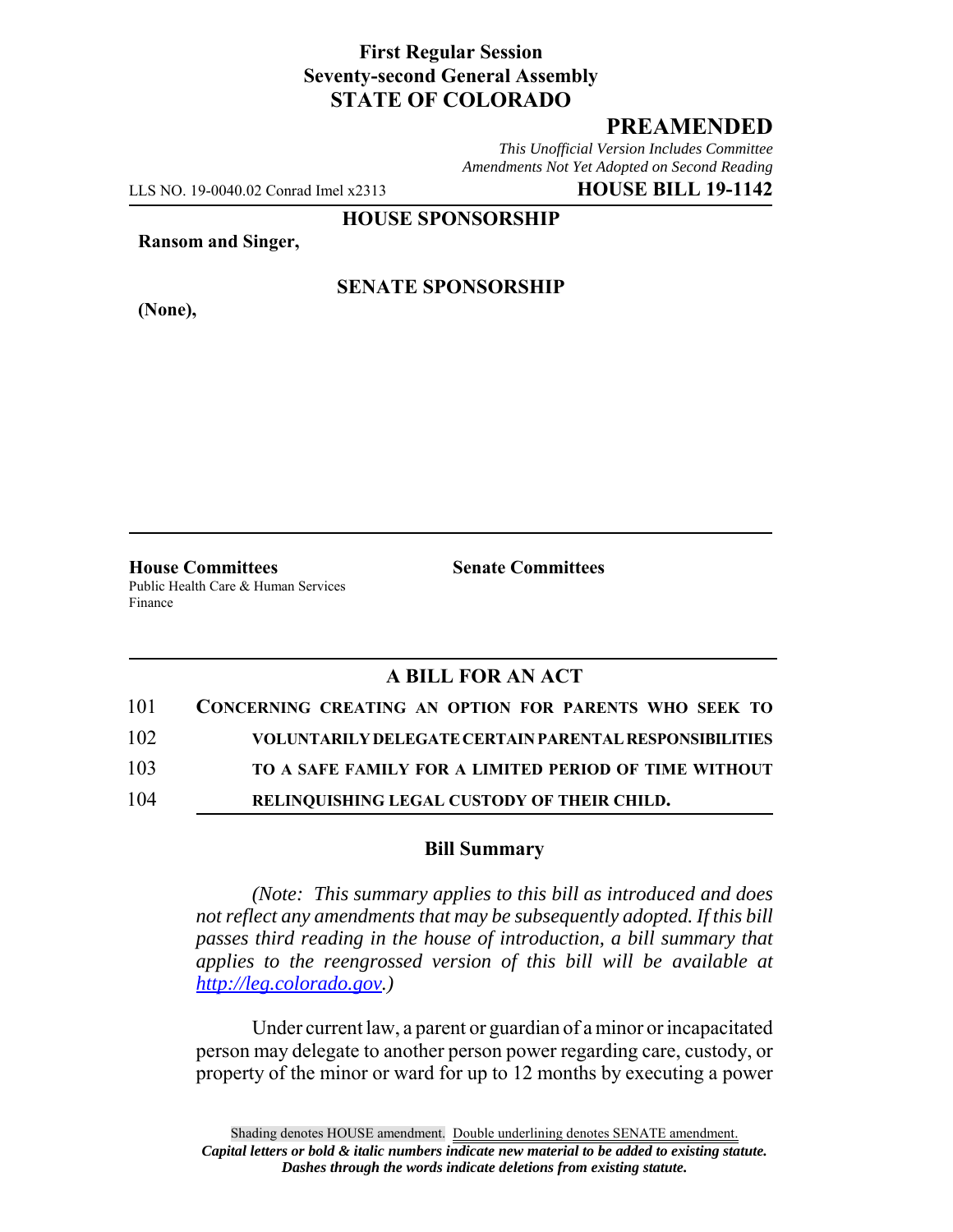of attorney.

The bill permits a parent or guardian to use the assistance of a temporary care assistance program operated by a qualified nonprofit organization to identify an appropriate and safe approved temporary caregiver to whom the parent or guardian can choose to delegate temporary care responsibility of a minor through a power of attorney.

The bill limits the duration of a power of attorney that delegates temporary care responsibility of a minor to an approved temporary caregiver to 6 months, though the parent or guardian can elect to execute subsequent powers of attorney up to the maximum 12 months. The 12-month restriction does not apply to deployed or active duty military members. The bill clarifies that such a power of attorney can be revoked at any time and does not change legal rights or obligations existing pursuant to a court order. The minor must be returned to the custody of the parent or guardian within 48 hours after termination of the power of attorney.

A temporary care assistance program is permitted to approve as a temporary caregiver any person who:

- ! Meets the standards prescribed by the temporary care assistance program;
- ! Satisfactorily completes required criminal and child abuse and neglect background checks and sex offender registration checks; and
- ! Receives training conducted by the temporary care assistance program.

The department of human services may investigate a temporary care assistance program to ensure it is complying with the requirement to conduct background checks on temporary caregivers. The department may assess a fine of \$1,000 for each violation of the requirement. Employees of qualified nonprofit organizations are mandatory reporters of child abuse and neglect.

A power of attorney that delegates temporary care responsibility of a minor to an approved temporary caregiver does not constitute child abuse or neglect, constitute placing the minor into foster care, or relieve parents, guardians, or minors of rights and obligations pursuant to court orders.

2 **SECTION 1.** In Colorado Revised Statutes, **add** part 7 to article

<sup>1</sup> *Be it enacted by the General Assembly of the State of Colorado:*

<sup>3</sup> 6 of title 26 as follows: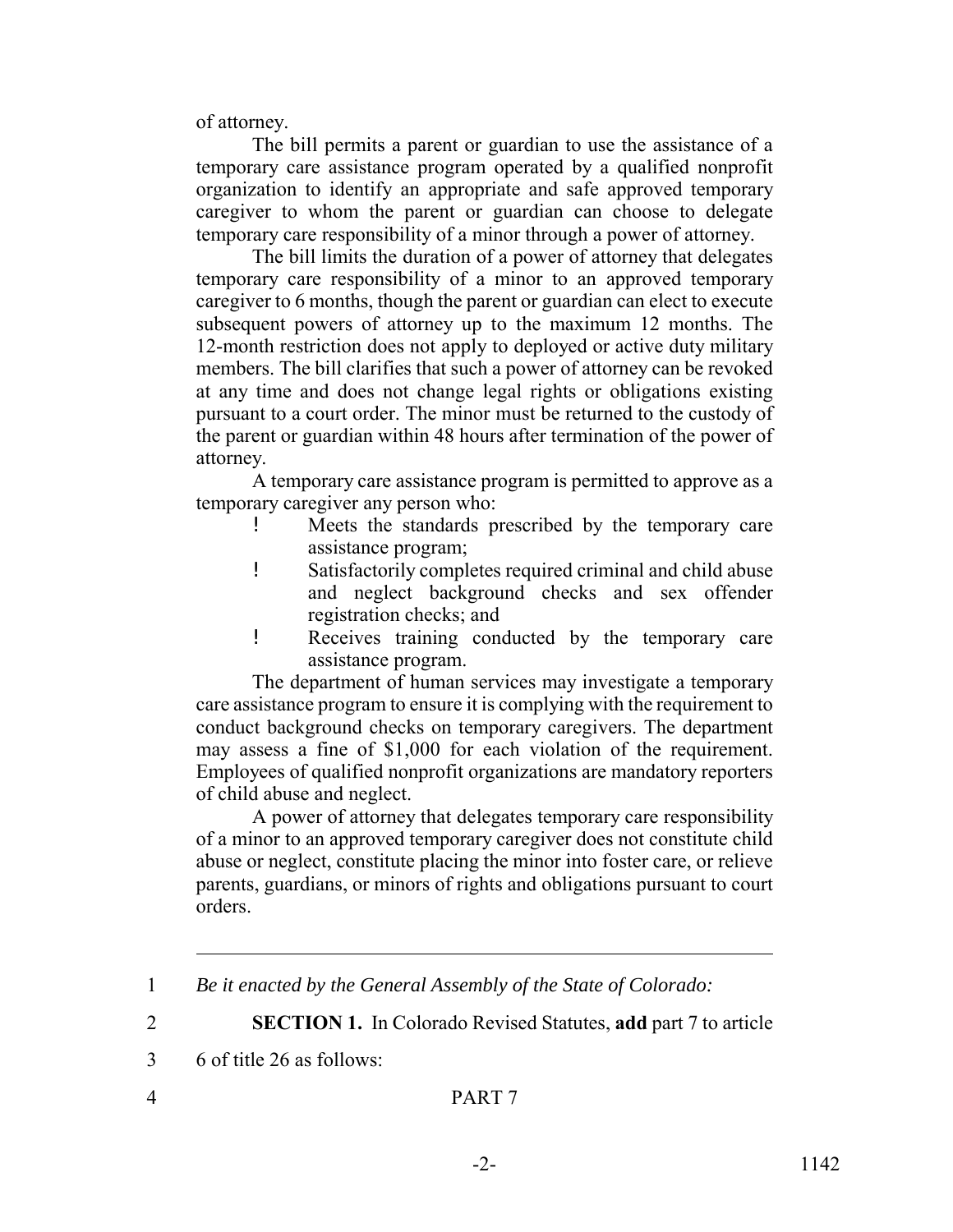TEMPORARY CARE ASSISTANCE PROGRAM **26-6-701. Definitions.** AS USED IN THIS PART 7, UNLESS THE CONTEXT OTHERWISE REQUIRES: (1) "APPROVED TEMPORARY CAREGIVER" MEANS A PERSON APPROVED BY A TEMPORARY CARE ASSISTANCE PROGRAM PURSUANT TO THIS PART 7 WHO IS DELEGATED TEMPORARY CARE RESPONSIBILITY OF A MINOR BY A PARENT OR GUARDIAN THROUGH A POWER OF ATTORNEY, AS 8 DESCRIBED IN SECTION 15-14-105. (2) "TEMPORARY CARE ASSISTANCE PROGRAM" MEANS A PROGRAM OPERATED BY A CHILD PLACEMENT AGENCY THAT ASSISTS A PARENT OR GUARDIAN WITH RECRUITING AND IDENTIFYING AN APPROPRIATE AND SAFE APPROVED TEMPORARY CAREGIVER TO WHOM THE PARENT OR GUARDIAN CAN CHOOSE TO DELEGATE TEMPORARY CARE RESPONSIBILITY OF A MINOR 15 THROUGH A POWER OF ATTORNEY PURSUANT TO SECTION 15-14-105. **26-6-702. Temporary care assistance program permitted.** (1) A CHILD PLACEMENT AGENCY MAY OPERATE A TEMPORARY CARE ASSISTANCE PROGRAM. (2) THE ACTIVITIES OF A TEMPORARY CARE ASSISTANCE PROGRAM PERFORMED PURSUANT TO THIS PART 7 DO NOT CONSTITUTE PLACING A 21 CHILD PURSUANT TO THIS ARTICLE 6. **26-6-703. Temporary care assistance program - limitations on duration of delegation - approved temporary caregiver.** (1) (a) (I) A PARENT OR GUARDIAN OF A MINOR MAY USE THE ASSISTANCE OF A TEMPORARY CARE ASSISTANCE PROGRAM TO IDENTIFY AN APPROVED TEMPORARY CAREGIVER TO DELEGATE ANY POWER REGARDING CARE, CUSTODY, OR PROPERTY OF THE MINOR, EXCEPT THE POWER TO CONSENT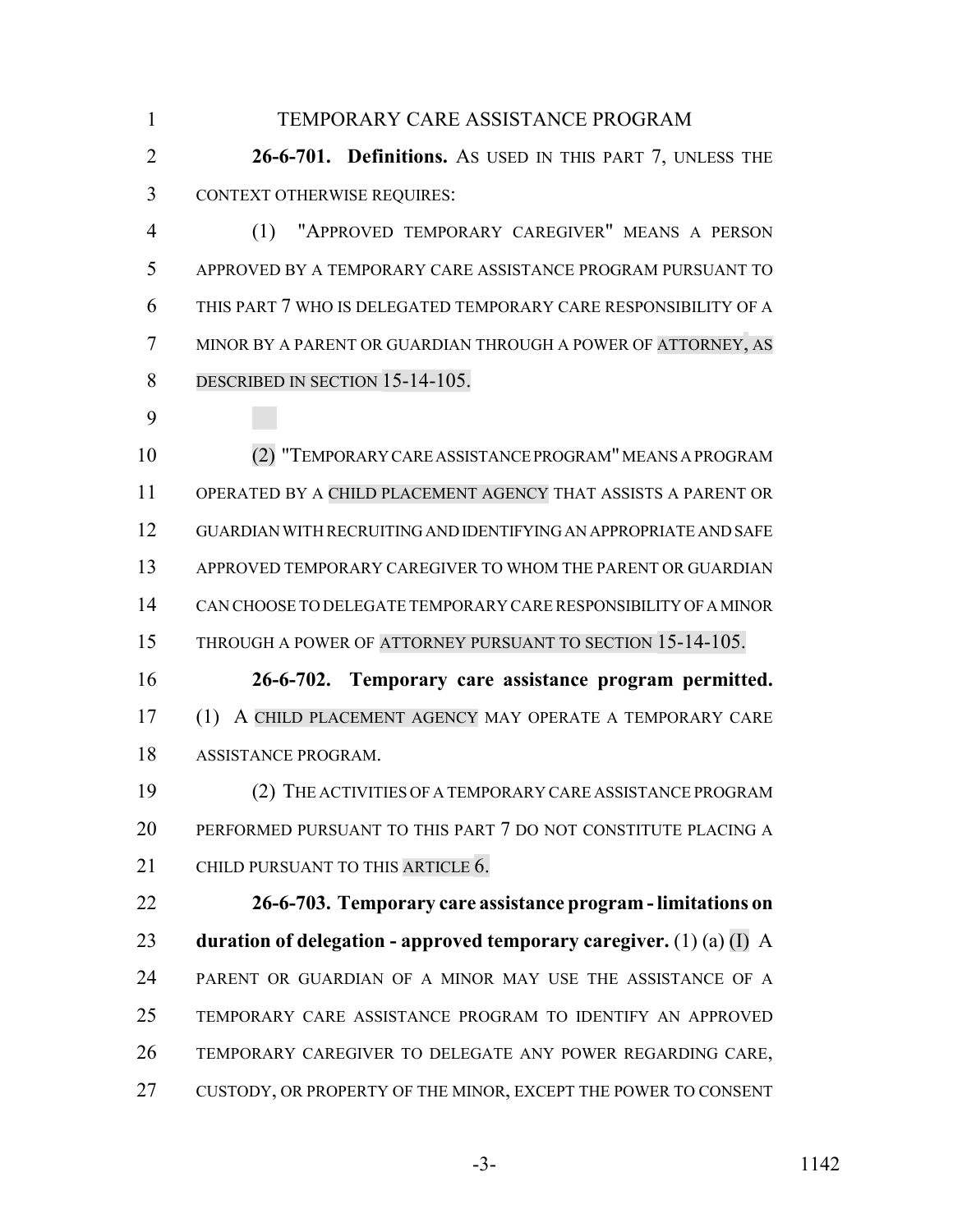TO MARRIAGE OR ADOPTION, BY A POWER OF ATTORNEY, AS DESCRIBED IN SECTION 15-14-105.

 (II) A TEMPORARY CARE ASSISTANCE PROGRAM MUST MAKE DILIGENT EFFORTS TO NOTIFY ANY PARENT OR GUARDIAN IDENTIFIED BY THE DELEGATING PARENT AS HAVING PARENTAL RIGHTS OR LEGAL DECISION-MAKING AUTHORITY REGARDING THE MINOR'S CARE.

 (III) A PARENT WHO IS NAMED AS A RESPONDENT IN AN OPEN DEPENDENCY AND NEGLECT CASE MAY NOT USE THE ASSISTANCE OF A TEMPORARY CARE ASSISTANCE PROGRAM, AS DESCRIBED IN THIS PART 7. (b) (I) NOTWITHSTANDING ANY OTHER PROVISIONS OF LAW, A POWER OF ATTORNEY THAT DELEGATES TEMPORARY CARE RESPONSIBILITY OF A MINOR TO AN APPROVED TEMPORARY CAREGIVER MUST NOT EXCEED 13 SIX MONTHS, EXCEPT AS PROVIDED IN SUBSECTION (1)(b)(II) OF THIS SECTION.

 (II) A PERSON WHO IS DEPLOYED BY OR CALLED TO ACTIVE DUTY 16 IN THE UNITED STATES MILITARY MAY EXCEED THE TIME LIMIT 17 DESCRIBED IN SUBSECTION (1)(b)(I) OF THIS SECTION; EXCEPT THAT THE TOTAL LENGTH OF A DELEGATION OF POWER MADE TO AN APPROVED TEMPORARY CAREGIVER BY A PERSON WHO IS DEPLOYED BY OR CALLED TO ACTIVE DUTY IN THE UNITED STATES MILITARY MUST NOT BE LONGER 21 THAN THE END OF THE MEMBER'S DEPLOYMENT OR CALL TO ACTIVE DUTY, 22 PLUS THIRTY DAYS.

**(c)** THE PARENT OR GUARDIAN OF THE MINOR HAS THE AUTHORITY TO REVOKE A POWER OF ATTORNEY THAT DELEGATES TEMPORARY CARE RESPONSIBILITY OF A MINOR TO AN APPROVED TEMPORARY CAREGIVER AT ANY TIME. UPON EXPIRATION OR REVOCATION OF THE POWER OF 27 ATTORNEY, THE MINOR MUST BE RETURNED TO THE CUSTODY OF THE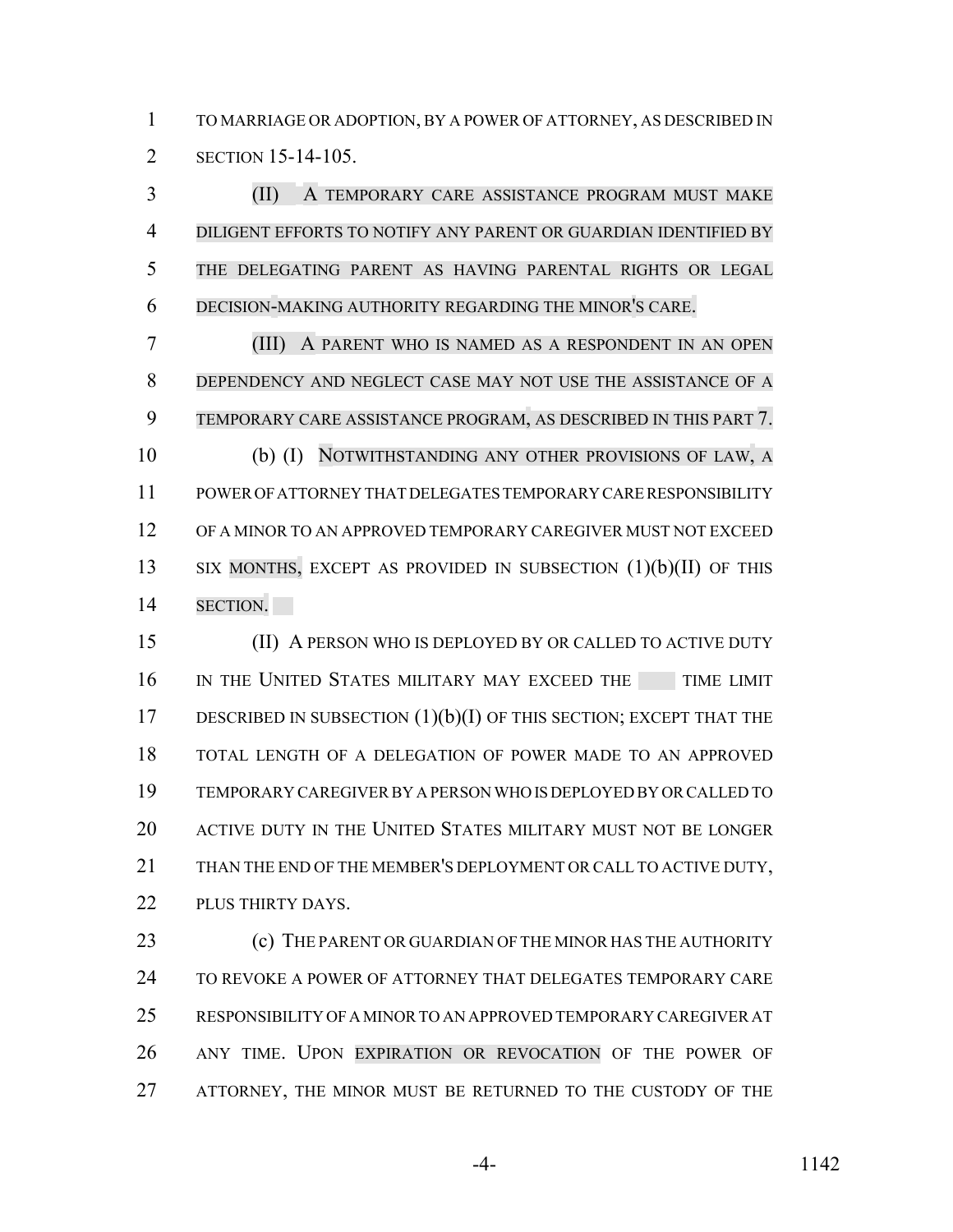PARENT OR GUARDIAN AS SOON AS REASONABLY POSSIBLE, BUT NO LATER THAN FORTY-EIGHT HOURS AFTER SUCH EXPIRATION, REVOCATION, OR OTHER TERMINATION.

 (d) A POWER OF ATTORNEY THAT DELEGATES TEMPORARY CARE RESPONSIBILITY OF A MINOR TO AN APPROVED TEMPORARY CAREGIVER DOES NOT:

 (I) CHANGE PARENTAL RIGHTS, LEGAL RIGHTS, OBLIGATIONS, OR OTHER AUTHORITY ESTABLISHED BY AN EXISTING COURT ORDER AND DOES NOT DEPRIVE A PARENT OR GUARDIAN OF RIGHTS, OBLIGATIONS, OR OTHER AUTHORITY RELATING TO THE CUSTODY, VISITATION, OR SUPPORT OF A MINOR;

 (II) CONSTITUTE CHILD ABUSE OR NEGLECT, AS DEFINED IN SECTION 19-1-103 (1); OR

 (III) RESULT IN A CHILD BEING NEGLECTED OR DEPENDENT, AS DESCRIBED IN SECTION 19-3-102, UNLESS THE PARENT OR GUARDIAN FAILS TO MAKE CONTACT, EXECUTE A NEW POWER OF ATTORNEY, OR RETAKE CUSTODY WITHIN SEVENTY-TWO HOURS AFTER AN EXPIRED POWER OF ATTORNEY, OR AFTER THE TOTAL TIME LIMIT DESCRIBED IN SUBSECTION (1)(b) OF THIS SECTION HAS ELAPSED.

20 (2) (a) AN APPROVED TEMPORARY CAREGIVER SHALL EXERCISE PARENTAL OR LEGAL AUTHORITY ON A CONTINUOUS BASIS AND WITHOUT COMPENSATION FOR THE INTENDED DURATION OF THE POWER OF ATTORNEY.

24 (b) (I) A MINOR SUBJECT TO THE POWER OF ATTORNEY THAT DELEGATES TEMPORARY CARE RESPONSIBILITY OF THE MINOR TO AN APPROVED TEMPORARY CAREGIVER IS NOT DEEMED PLACED IN A FOSTER CARE HOME, AS DEFINED IN SECTION 26-6-102 (14), AND THE APPROVED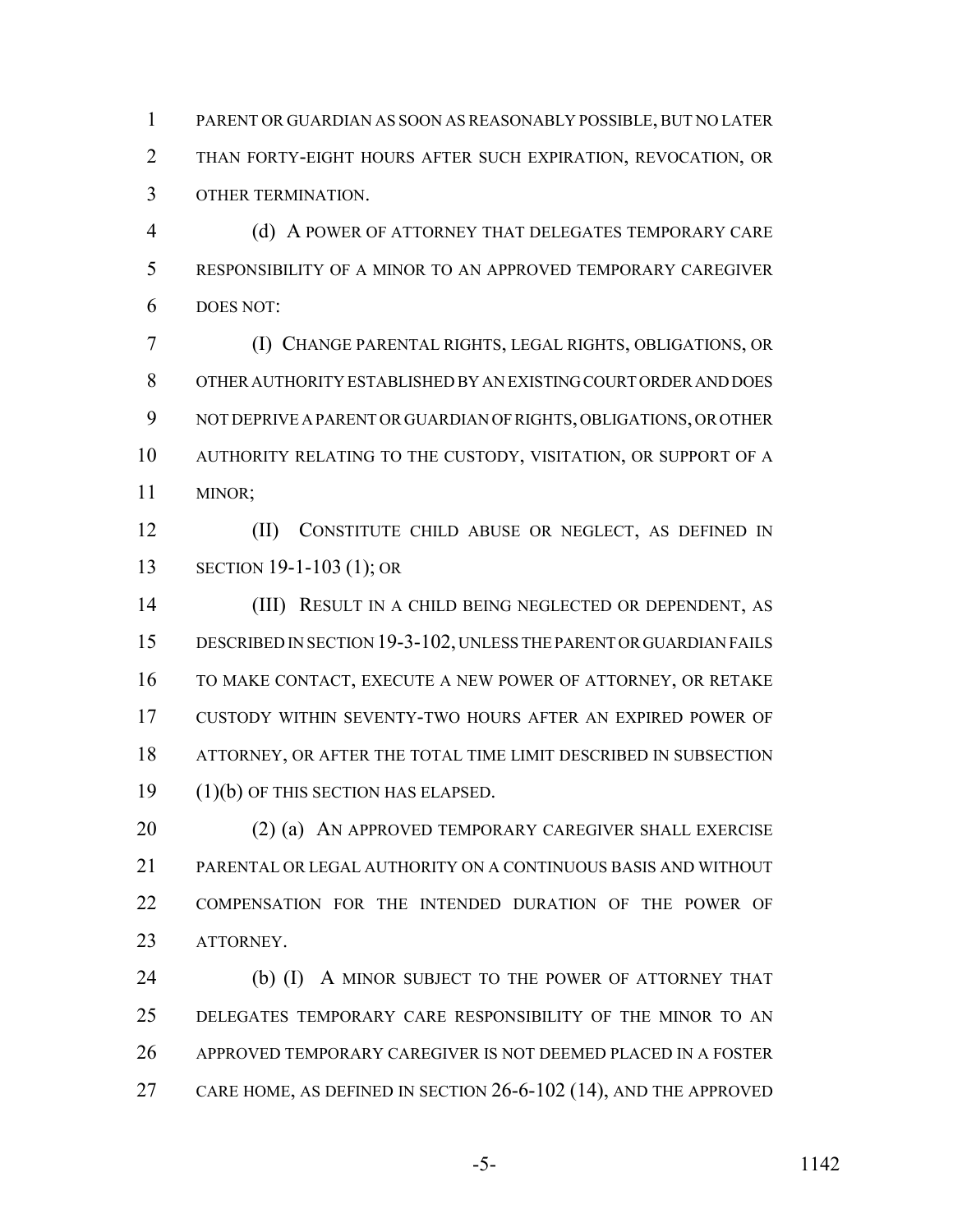TEMPORARY CAREGIVER IS NOT DEEMED TO BE PROVIDING FOSTER CARE 2 NOR BE SUBJECT TO THE LICENSING REQUIREMENTS OF FOSTER CARE.

 (II) NOTHING IN THIS SECTION DISQUALIFIES AN APPROVED TEMPORARY CAREGIVER FROM BEING OR BECOMING A FOSTER CARE HOME CERTIFIED BY A COUNTY DEPARTMENT OR PRIVATE AGENCY PURSUANT TO SECTION 26-6-106.3.

 (c) ANY PERIOD OF TIME DURING WHICH A MINOR RESIDES WITH AN APPROVED TEMPORARY CAREGIVER PURSUANT TO AN UNEXPIRED AND VALID POWER OF ATTORNEY IS NOT INCLUDED IN DETERMINING WHETHER THE MINOR HAS RESIDED WITH THE APPROVED TEMPORARY CAREGIVER FOR THE MINIMUM PERIOD REQUIRED FOR A PERSON TO BE CONSIDERED A PERSON OTHER THAN A PARENT WHO HAS HAD THE PHYSICAL CARE OF A CHILD FOR THE PURPOSES OF SECTION 14-10-123.

 **26-6-704. Approval of temporary caregiver - background check - training.** (1) A CHILD PLACEMENT AGENCY OPERATING A TEMPORARY CARE ASSISTANCE PROGRAM MAY APPROVE AS A TEMPORARY CAREGIVER ANY PERSON WHO MEETS THE STANDARDS PRESCRIBED BY THE TEMPORARY CARE ASSISTANCE PROGRAM AND WHO COMPLIES WITH THE REQUIREMENTS ESTABLISHED PURSUANT TO THIS SECTION.

20 (2) (a) A CHILD PLACEMENT AGENCY OPERATING A TEMPORARY CARE ASSISTANCE PROGRAM SHALL REQUIRE AN APPLICANT TO BECOME AN APPROVED TEMPORARY CAREGIVER AND ANY OTHER PERSON WHO RESIDES IN THE APPLICANT'S HOME AND IS EIGHTEEN YEARS OF AGE OR OLDER TO 24 SUBMIT TO THE FOLLOWING BACKGROUND CHECKS:

 (I) A FINGERPRINT-BASED CRIMINAL HISTORY RECORD CHECK THROUGH THE COLORADO BUREAU OF INVESTIGATION AND THE FEDERAL 27 BUREAU OF INVESTIGATION IN THE SAME MANNER AS DESCRIBED IN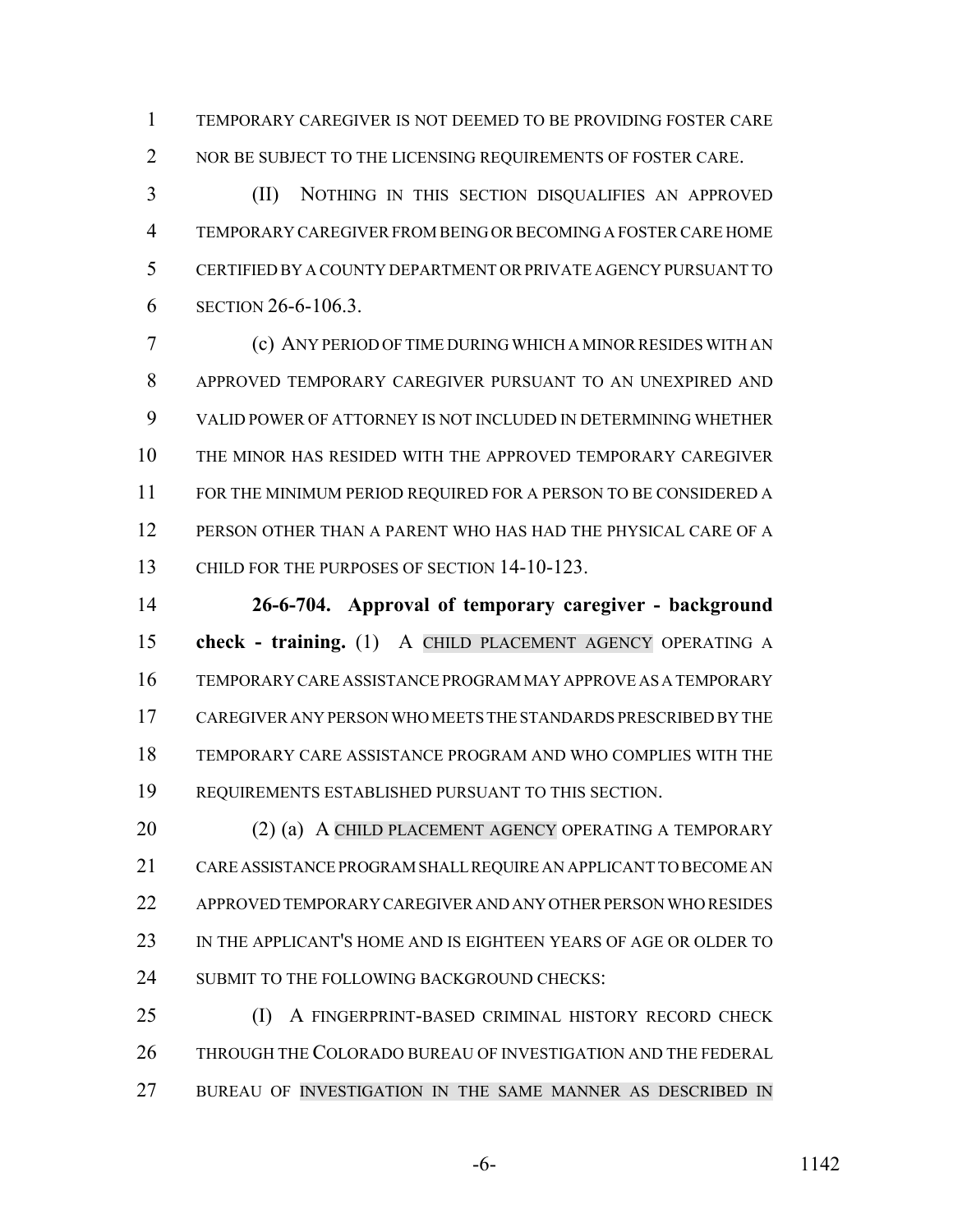1 SECTION 26-6-107 (1)(a)(I)(C).

 (II) A CHILD ABUSE AND NEGLECT BACKGROUND CHECK PURSUANT TO SECTION 19-1-307; AND

 (III) A CHECK AGAINST THE STATE'S SEX OFFENDER REGISTRY AND AGAINST THE NATIONAL SEX OFFENDER PUBLIC WEBSITE OPERATED BY THE UNITED STATES DEPARTMENT OF JUSTICE THAT CHECKS NAMES AND ADDRESSES IN THE REGISTRIES AND THE INTERACTIVE DATABASE SYSTEM FOR COLORADO TO DETERMINE IF A PERSON IS A REGISTERED SEX OFFENDER.

 (b) ACHILD PLACEMENT AGENCY OPERATING A TEMPORARY CARE ASSISTANCE PROGRAM IS RESPONSIBLE FOR THE COSTS ARISING FROM ANY 12 BACKGROUND CHECK PERFORMED PURSUANT TO THIS SECTION. THE CHILD PLACEMENT AGENCY MAY COLLECT THE COSTS FROM ANY PERSON SUBJECT TO A BACKGROUND CHECK.

 (c) THE CHILD PLACEMENT AGENCY OPERATING A TEMPORARY CARE ASSISTANCE PROGRAM SHALL MAINTAIN RECORDS OF A BACKGROUND CHECK PERFORMED PURSUANT TO THIS SECTION, INCLUDING THE FULL TRANSCRIPTS OF THE BACKGROUND CHECK, FOR A PERIOD OF NOT LESS THAN FIVE YEARS.THE CHILD PLACEMENT AGENCY SHALL MAKE THE RECORDS AVAILABLE TO A PARENT OR GUARDIAN EXECUTING A POWER OF ATTORNEY, AND ANY LOCAL, STATE, OR FEDERAL AUTHORITY CONDUCTING AN INVESTIGATION INVOLVING THE APPROVED TEMPORARY CAREGIVER, THE PARENT OR GUARDIAN, OR THE MINOR.

24 (d) A CHILD PLACEMENT AGENCY OPERATING A TEMPORARY CARE ASSISTANCE PROGRAM SHALL NOT APPROVE AN APPLICANT AS AN APPROVED TEMPORARY CAREGIVER IF A BACKGROUND CHECK CONDUCTED PURSUANT TO THIS SECTION DISCLOSES A SUBSTANTIATED ALLEGATION OF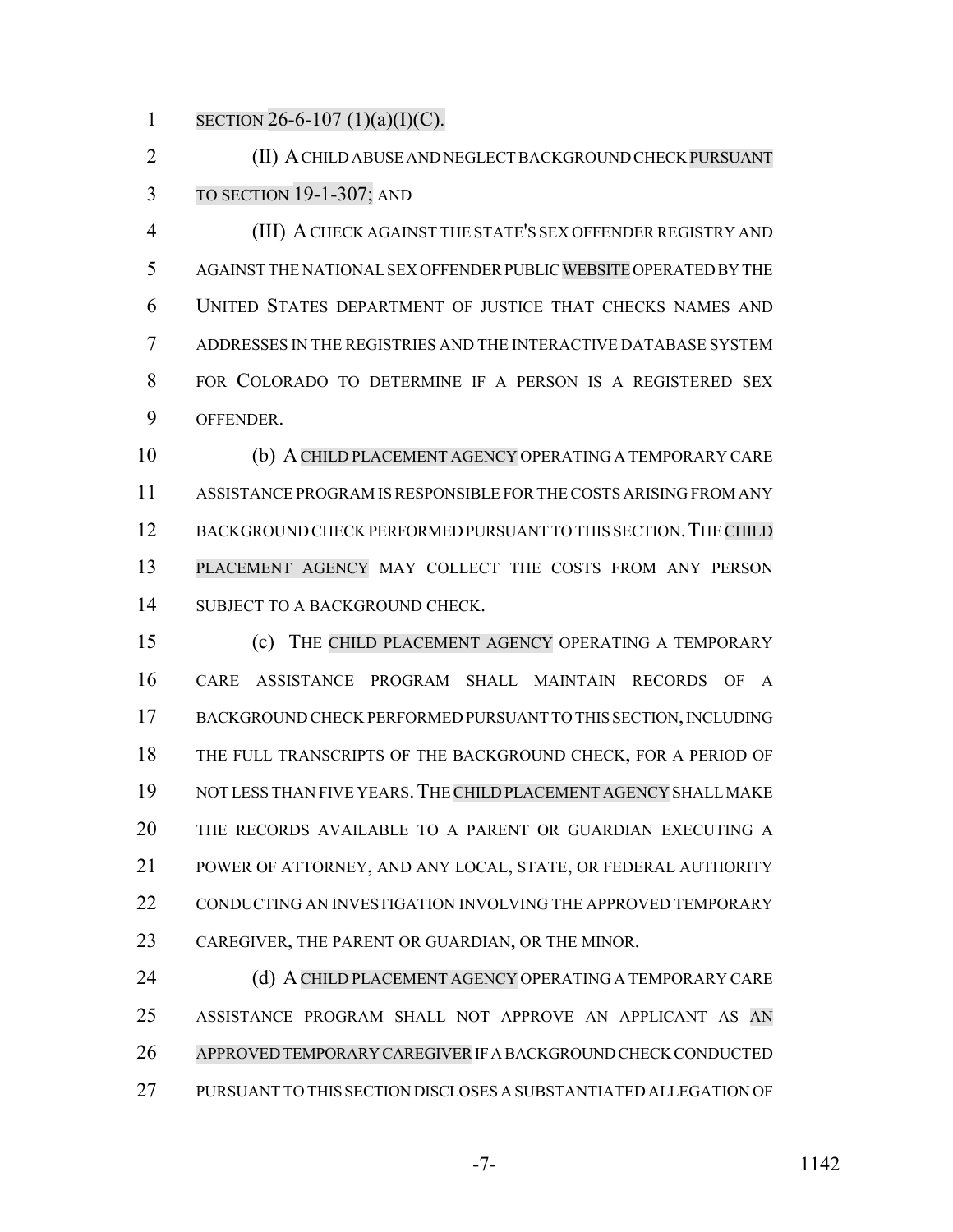CHILD ABUSE, NEGLECT, OR EXPLOITATION, OR ANY CRIME THAT WOULD DISQUALIFY THE APPLICANT OR ANY OTHER PERSON WHO RESIDES IN THE APPLICANT'S HOME AND IS EIGHTEEN YEARS OF AGE OR OLDER FROM BECOMING CERTIFIED OR LICENSED TO OPERATE A FOSTER CARE HOME IN THE STATE.

 (3) ACHILD PLACEMENT AGENCY OPERATING A TEMPORARY CARE ASSISTANCE PROGRAM SHALL TRAIN AN APPROVED TEMPORARY CAREGIVER IN THE RIGHTS, DUTIES, AND LIMITATIONS ASSOCIATED WITH PROVIDING CARE FOR A MINOR PURSUANT TO THIS PART 7.

 **26-6-705. Rules.** (1) A TEMPORARY CARE ASSISTANCE PROGRAM AND A TEMPORARY CARE PROVIDER ARE SUBJECT TO ANY RULE PROMULGATED BY THE DEPARTMENT THAT IS APPLICABLE TO NONCERTIFIED KINSHIP CARE, DEFINED IN SECTION 19-1-103 (78.7); EXCEPT THAT A TEMPORARY CARE ASSISTANCE PROGRAM AND A TEMPORARY CARE PROVIDER ARE NOT SUBJECT TO SUCH A RULE THAT IS INCONSISTENT WITH THIS PART 7.

 (2) EXCEPT AS PROVIDED IN SUBSECTION (1) OF THIS SECTION, A TEMPORARY CARE ASSISTANCE PROGRAM AND A TEMPORARY CAREGIVER ARE NOT SUBJECT TO ANY RULE PROMULGATED BY THE DEPARTMENT FOR AN ACTIVITY PERFORMED PURSUANT TO THIS PART 7.

 **26-6-706. Application of part.** (1) THIS PART 7 APPLIES ONLY WHEN A PARENT OR GUARDIAN OF A MINOR DELEGATES ANY POWER REGARDING CARE, CUSTODY, OR PROPERTY OF THE MINOR TO AN APPROVED TEMPORARY CAREGIVER WITH THE ASSISTANCE OF A TEMPORARY CARE ASSISTANCE PROGRAM PURSUANT TO THIS PART 7. 27 NOTHING IN THIS PART 7 RESTRICTS, ABRIDGES, OR ALTERS THE RIGHT OF

-8- 1142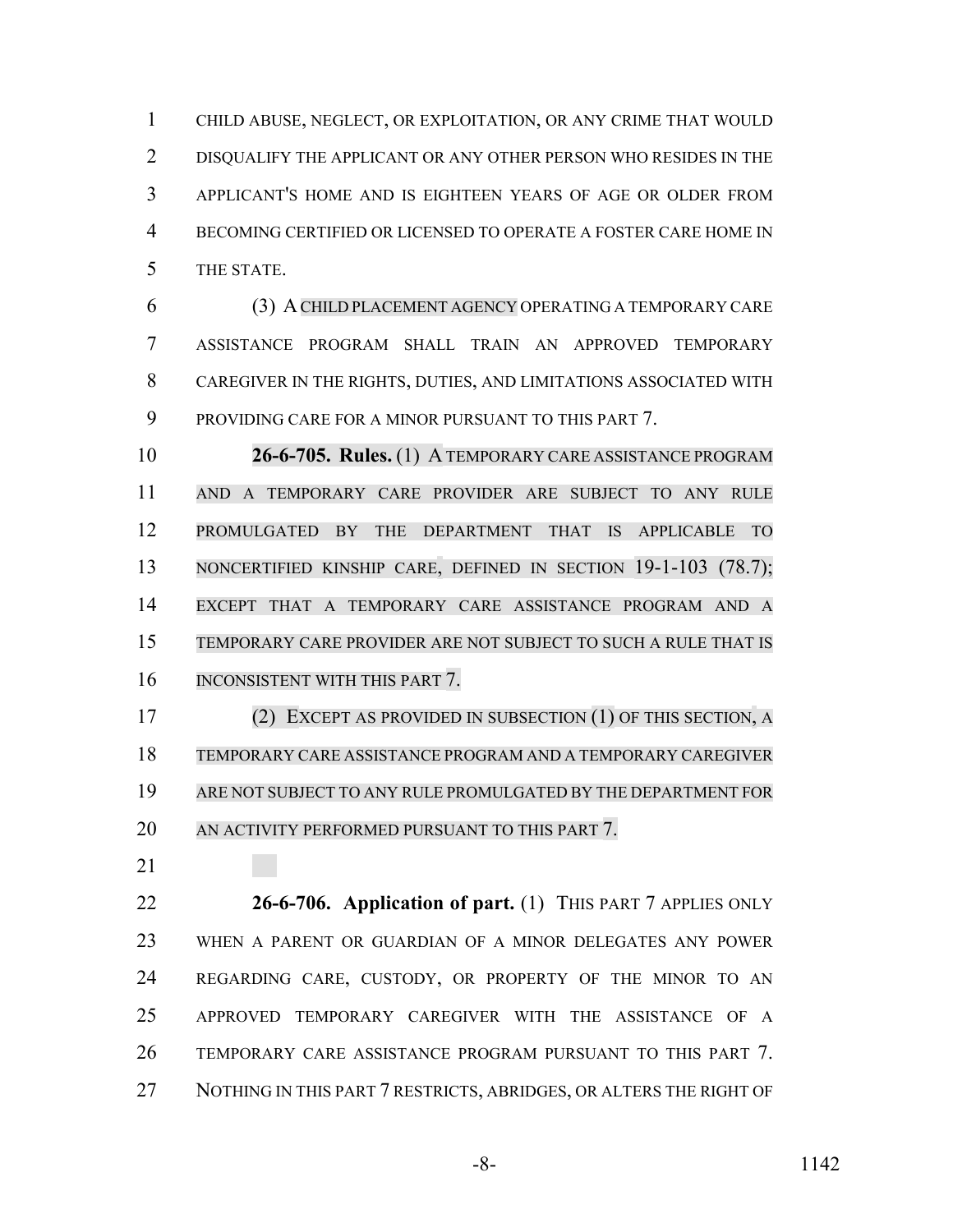A MINOR'S PARENT OR GUARDIAN TO PROVIDE FOR THE CARE OF THE MINOR

2 BY POWER OF ATTORNEY PURSUANT TO ANY OTHER PROVISION OF LAW.

- (2) NOTHING IN THIS PART 7:
- (a) RELIEVES THE PARENT OF ANY OBLIGATION TO SUPPORT THE MINOR AS OTHERWISE PROVIDED BY LAW;
- (b) LIMITS THE AUTHORITY OF THE COURT TO ORDER A PARENT TO MAKE SUPPORT PAYMENTS OR REIMBURSEMENTS FOR MEDICAL, BEHAVIORAL, HEALTH, OR OTHER CARE OR TREATMENT;

 (c) ABROGATES THE RIGHT OF THE MINOR TO ANY BENEFITS PROVIDED THROUGH PUBLIC FUNDS FOR WHICH THE MINOR IS OTHERWISE ENTITLED; OR

12 (d) LIMITS OR PREVENTS THE ABILITY OF LAW ENFORCEMENT OR COUNTY CHILD WELFARE AGENCIES TO INVESTIGATE A REPORT OF SUSPECTED ABUSE OR NEGLECT OF A CHILD PURSUANT TO SECTION 19-3-308.

 **SECTION 2.** In Colorado Revised Statutes, 19-1-307, **add** 17  $(2)(i.8)$  as follows:

 **19-1-307. Dependency and neglect records and information - access - fee - rules - records and reports fund - misuse of information - penalty - adult protective services data system check.** (2) **Records and reports - access to certain persons - agencies.** Except as otherwise provided in section 19-1-303, only the following persons or agencies shall have access to child abuse or neglect records and reports:

 (j.8) THE STATE DEPARTMENT OF HUMAN SERVICES INVESTIGATING ANY PERSON REQUIRED TO SUBMIT TO A BACKGROUND CHECK PURSUANT 26 TO SECTION 26-6-704 (2), WHEN THE PERSON HAS GIVEN WRITTEN AUTHORIZATION TO THE STATE DEPARTMENT OF HUMAN SERVICES TO